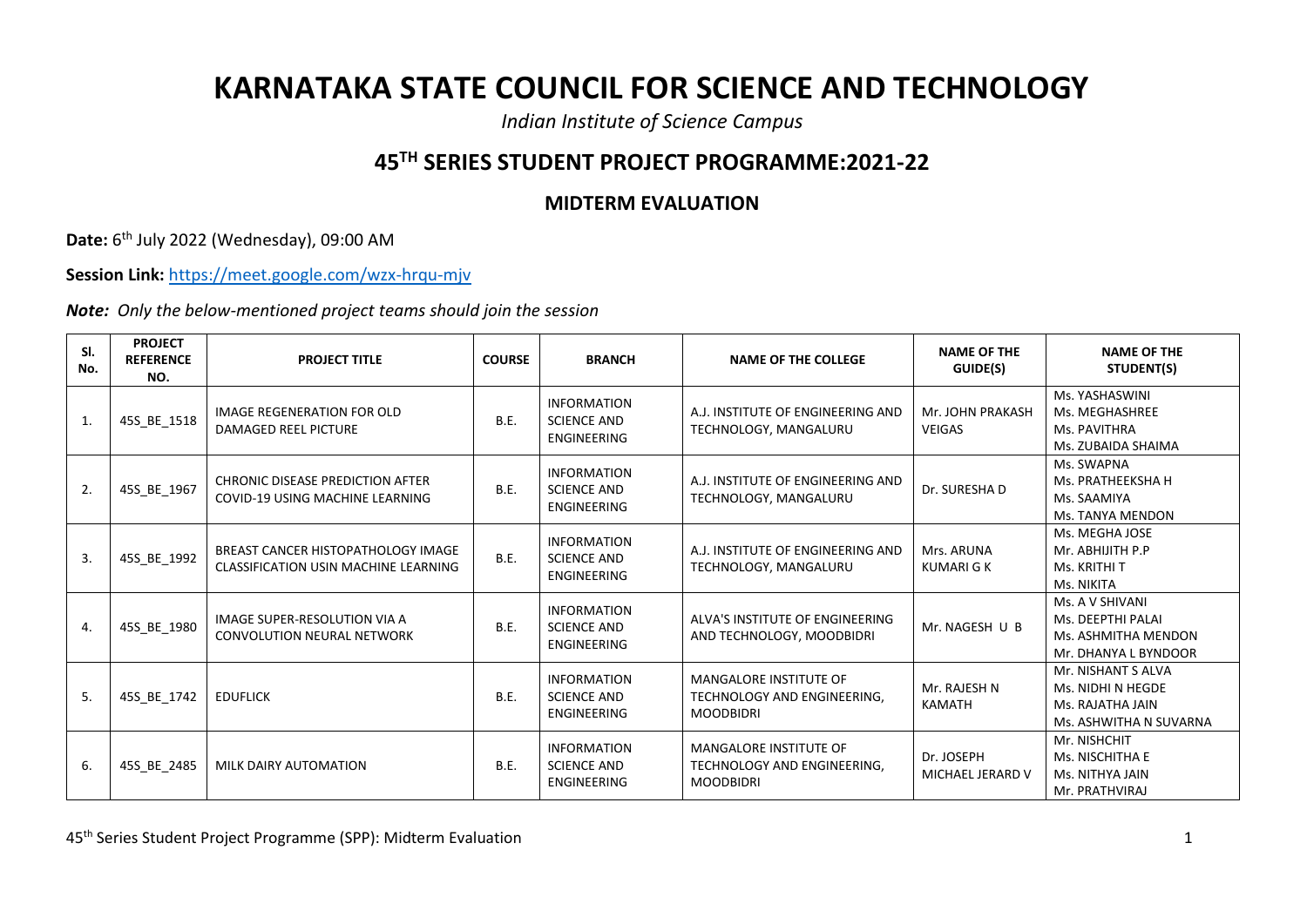| 7.  | 45S_BE_3604 | AUTONOMOUS CAR DEMONSTRATING<br>LANE ASSIST AND TRACKING TECHNOLOGY                                         | B.E.        | <b>INFORMATION</b><br><b>SCIENCE AND</b><br><b>ENGINEERING</b> | N.M.A.M. INSTITUTE OF<br>TECHNOLOGY, NITTE                                       | Dr.<br><b>BALASUBRAMANI R</b><br>Mr. ABHIR<br>BHANDARY | Mr. ANUSH L<br>Mr. CHAITANYA<br>SACHIDANAND<br>Ms. PRANEETHA S BEEDU<br>Ms. JESSICA DSOUZA               |
|-----|-------------|-------------------------------------------------------------------------------------------------------------|-------------|----------------------------------------------------------------|----------------------------------------------------------------------------------|--------------------------------------------------------|----------------------------------------------------------------------------------------------------------|
| 8.  | 45S_BE_1084 | AUTOMATED HYDROPONICS MONITORING<br>SYSTEM USING IoT                                                        | B.E.        | <b>INFORMATION</b><br><b>SCIENCE AND</b><br><b>ENGINEERING</b> | S.D.M. INSTITUTE OF TECHNOLOGY,<br><b>UJIRE</b>                                  | Dr. DHARMANNA L                                        | Mr. JAYANTH S<br>Mr. NAGARAJ HEGDE<br>Ms. NAMRATA I NAIK<br>Ms. NAMRATHA U I                             |
| 9.  | 45S_BE_1414 | <b>GPS OPERATED SMART WALKING STICK</b><br>FOR VISUALLY IMPAIRED PEOPLE                                     | B.E.        | <b>INFORMATION</b><br><b>SCIENCE AND</b><br><b>ENGINEERING</b> | S.D.M. INSTITUTE OF TECHNOLOGY,<br><b>UJIRE</b>                                  | Ms. SHWETHA SV<br>Dr. DHARMANNA L                      | Ms. SUSHMITHA S<br>Ms. RASHMI B N<br>Ms. V S VINUSHREE                                                   |
| 10. | 45S_BE_2379 | IOT BASED DIGITAL NOTICE BOARD<br>IMPLEMENTATION FOR THE COLLEGES AND<br>SCHOOLS WITH AUDIO ALERT SYSTEM    | B.E.        | <b>INFORMATION</b><br><b>SCIENCE AND</b><br><b>ENGINEERING</b> | S.D.M. INSTITUTE OF TECHNOLOGY,<br><b>UJIRE</b>                                  | Dr. DHARMANNA L                                        | Ms. DEEKSHA PANDURANG<br><b>KUMTA</b><br>Ms. K.A SINDHU<br>Ms. KAVYA VISHNU PATGAR<br>Ms. MEGHANA M NAIK |
| 11. | 45S BE 0088 | ROAD SAFETY ANALYSIS BASED ON VEHICLE<br><b>VIBRATION AND SOUND USING DEEP</b><br><b>LEARNING TECHNIQUE</b> | B.E.        | <b>INFORMATION</b><br><b>SCIENCE AND</b><br><b>ENGINEERING</b> | SAHYADRI COLLEGE OF ENGINEERING<br>AND MANAGEMENT, MANGALURU                     | Mr. RITESH<br>PAKKALA P                                | Mr. SUHAN ACHARYA<br>Mr. ABHISHEK S MALLYA<br>Mr. N RAHUL RAO<br>Mr. SWASTHIK SHETTY                     |
| 12. | 45S_BE_0304 | DEVELOPING A FACE LIVENESS DETECTION<br>SYSTEM USING DEEP LEARNING                                          | B.E.        | <b>INFORMATION</b><br><b>SCIENCE AND</b><br><b>ENGINEERING</b> | SAHYADRI COLLEGE OF ENGINEERING<br>AND MANAGEMENT, MANGALURU                     | Mrs. MASOODA                                           | Mr. CHETHAN<br>Ms. ANKITHA SHETTY<br>Mr. NIKHILESHWAR K G<br>Mr. SHASHWATH SHENOY M                      |
| 13. | 45S_BE_0839 | MEDICAL OXYGEN DEMAND AND MEDICINE<br>DEMAND ANALYSIS USING MACHINE<br>LEARNING FOR MANGALURU REGION        | <b>B.E.</b> | <b>INFORMATION</b><br><b>SCIENCE AND</b><br><b>ENGINEERING</b> | SAHYADRI COLLEGE OF ENGINEERING<br>AND MANAGEMENT, MANGALURU                     | Mr. PRATHEEK H                                         | Mr. ABHISHEK KUMAR M<br>Mr. AKASH K P<br>Mr. DEEPAK S RAI<br>Mr. SHARAN S KINDALKAR                      |
| 14. | 45S BE 0565 | TULU ASSIST(DUNIPU)[LOCAL LANGUAGE<br><b>VOICE ASSISTANT]</b>                                               | B.E.        | <b>INFORMATION</b><br><b>SCIENCE AND</b><br>ENGINEERING        | SRINIVAS INSTITUTE OF<br>TECHNOLOGY, MANGALURU                                   | Dr. ANOOP B K<br>Mr. ATHMARANJAN<br>K                  | Mr. RAKSHAN B N<br>Mr. PRANAV P RAO<br>Ms. SONALI T CHOWTA<br>Ms. SOWMITHRI B S                          |
| 15. | 45S_MSc_097 | COMPUTATIONAL TOOL FOR PREDICTION<br>OF AUXIN RESPONSE FACTOR IN PLANTS                                     | M.Sc        | <b>BIG DATA ANALYTICS</b>                                      | St. ALOYSIUS INSTITUTE OF<br>MANAGEMENT AND INFORMATION<br>TECHNOLOGY, MANGALURU | Dr. HEMALATHA N                                        | Ms. SHILNA JOHN<br>Ms. DELIN PRAKASH<br>Mr. DON DENNY<br>Ms. NIKITHA SUJITH                              |
| 16. | 45S_BE_0510 | HEART CONDITION PREDICTION SYSTEM                                                                           | B.E.        | <b>INFORMATION</b><br><b>SCIENCE AND</b><br><b>ENGINEERING</b> | YENEPOYA INSTITUTE OF<br>TECHNOLOGY, MOODBIDRI,<br>MANGALURU                     | Ms. SAHAYA<br><b>SHAMINI</b>                           | Mr. MOHAMMED MUKTHAR<br>Mr. MOULANA TARIQ<br><b>ABDULLA</b><br>Mr. SHAHIL AHMED<br>Mr. SHOBITH SHETTY    |